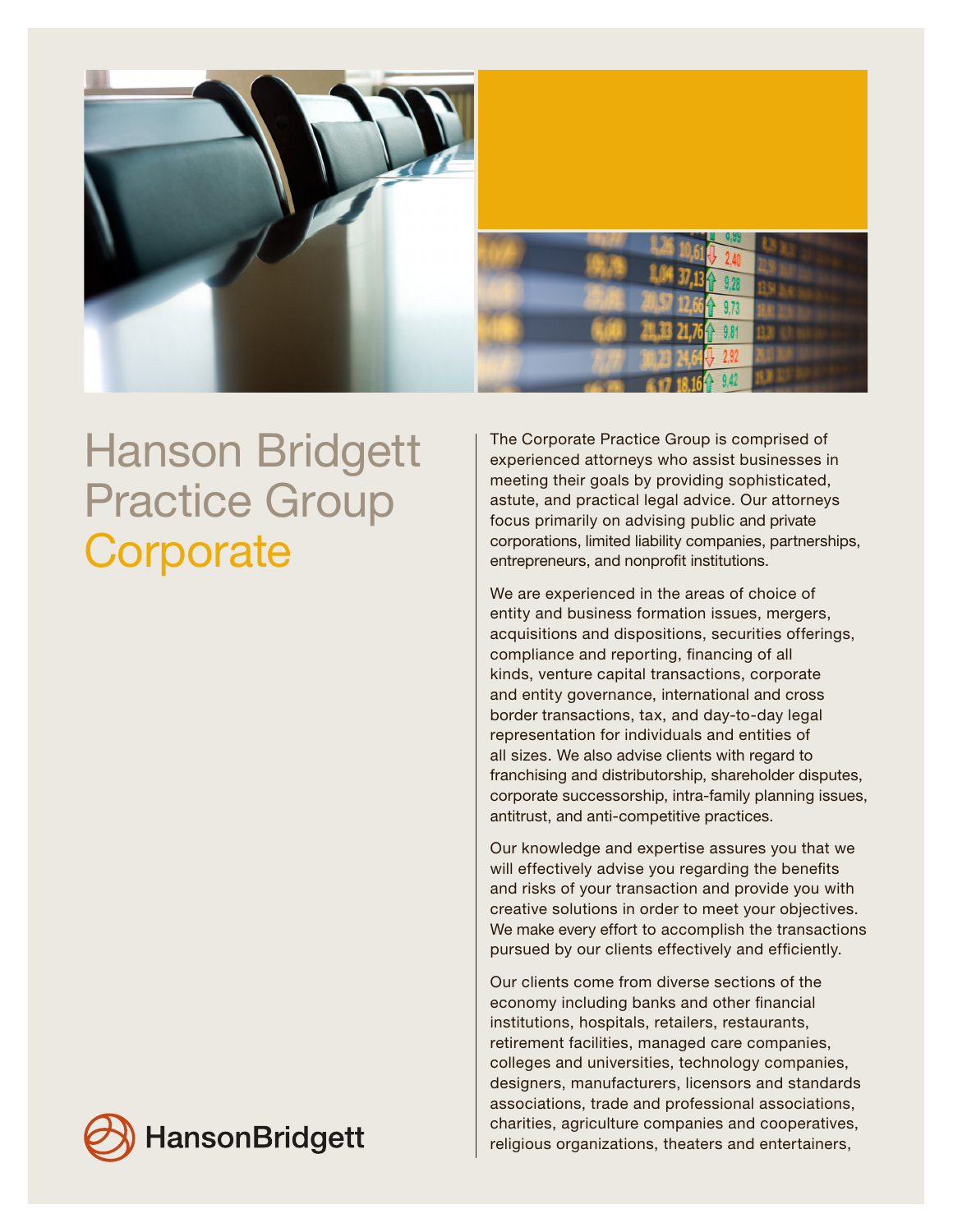

transportation providers, telecommunications, energy, multimedia, foreign sales corporations, export trading companies, architects, construction, apparel, hospitality providers, landlords, venture capitalists, reprographics, government and other public agencies, and commercial real estate. Our clients consist of both for-profit and nonprofit institutions.

# Specific Areas of **Expertise**

# Entity Formation

Our attorneys counsel clients with regard to the structure and formation of all types of entities. We regularly advise our clients regarding the proper choice of entity and the state of formation most appropriate for our clients' business operations, transactions, and tax purposes.

# Financing

We represent issuers, underwriters, placement agents and investors in the placement of private and public debt securities. We represent financial institutions and other lenders as well as borrowers in drafting and negotiating promissory notes, deeds of trust, loan agreements, line of credit instruments, environmental indemnity agreements, security agreements and other conventional or special purpose loan documents relating to the acquisition and refinancing of real property, personal property and business operations.

# General Advice and Transactional Work

The attorneys in our Corporate practice advise our clients on all aspects of their business operations and transactions. We prepare and negotiate purchase and sales agreements, contracts, licenses, management agreements, equipment leases, employment agreements, distribution and supply agreements, and other agreements of all types. In our efforts, we draw upon the expertise of the firm's diverse practice areas including our Tax, Intellectual Property, Insurance, Employee Benefits, Real Estate, Insurance and Dispute Resolution practitioners, among others.

# Securities Offerings

Our securities law practice includes public debt offerings, public and private placements, and securities law compliance. Our representation has involved initial and secondary public offerings of equity securities, Rule 144A debt offerings, exchange offerings, tender offers, reorganizations and private offerings of all types. We are experienced in tax-exempt bond financing, tax-exempt leasing, derivative issues, and low-income housing and historic tax credit transactions. Since 1997, our firm has served as counsel in more than \$1 billion of tax-exempt bond issues.

#### Securities Reporting and Regulation

We provide general securities advice to our clients and assist in preparing and filing reports for clients pursuant to the Securities Exchange Act of 1934. These reports include traditional proxy statements and periodic reports. Attorneys in our group have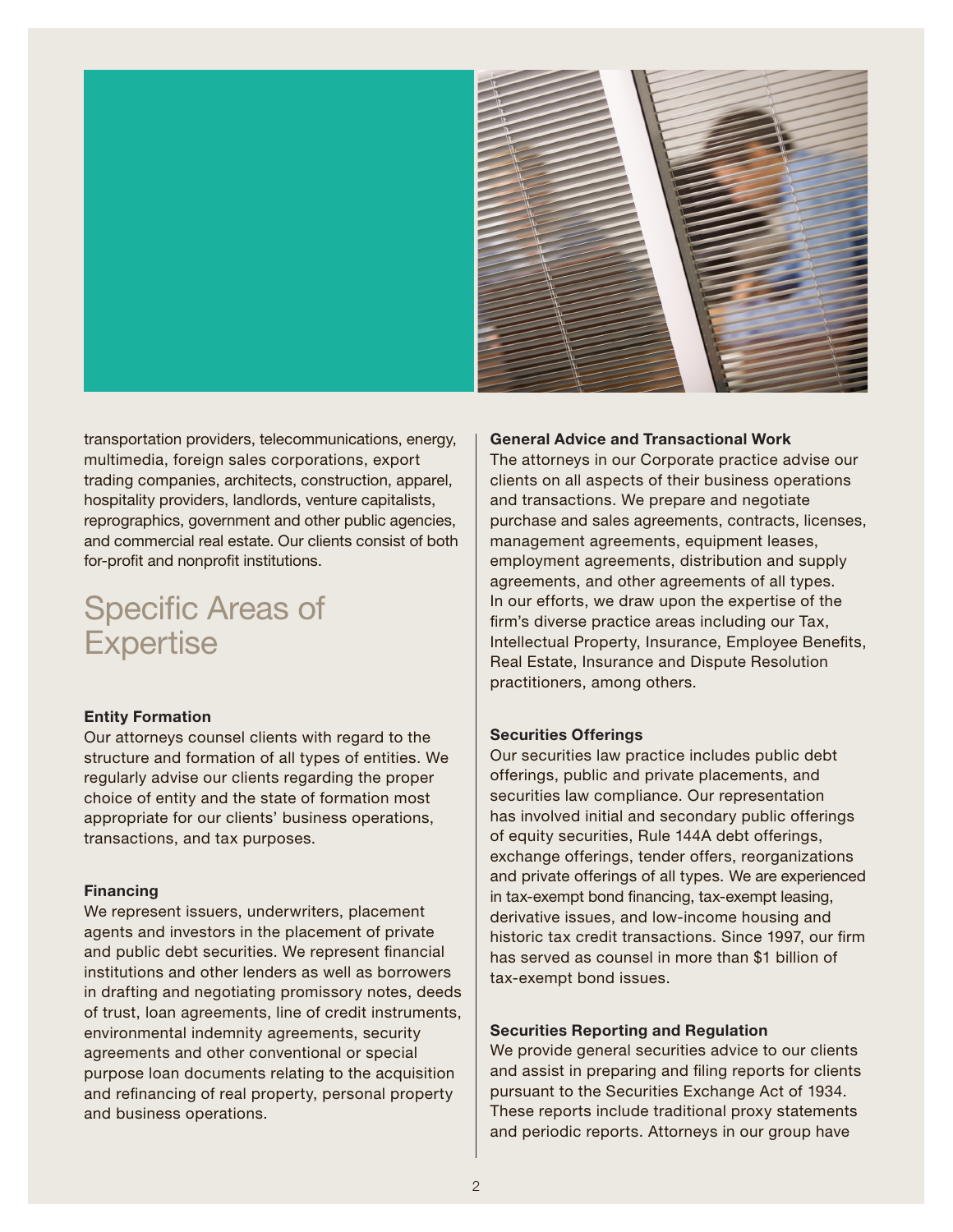counseled clients with respect to the requirements and timing of securities disclosures, including press releases, analyst communications, Rule 10b-5, and Sarbanes-Oxley considerations. We are familiar with stock exchange, Nasdaq and other securities law compliance issues.

# Governance of Corporations and Other Entities

We have special expertise in issues relating to governance of corporations and other entities. We are knowledgeable in the variety of issues which affect individuals and entities as a result of the requirements of Sarbanes-Oxley. Among other things, we deal with corporate procedures and policies, financial disclosure, insider trading and ethical standards, increased responsibilities of CEO's, CFO's and audit committees, increased responsibilities of attorneys and accountants providing services to our clients, whistleblower rules and codes of conduct for employees, and potential criminal liability. We also advise our clients on issues relating to the business judgment rule, transactions for which special approvals are required, officer and director indemnification, and fiduciary duties, among other issues.

# Tax Services

Hanson Bridgett's tax practitioners are experienced in providing a broad spectrum of federal, state and local tax related services to the firm's diverse client base, ranging from transactional tax planning to tax controversy matters (e.g., audits, appeals, compromises offers, and litigation). We provide a full range of tax services but focus heavily on advising individuals, and limited liability entities with respect to tax issues.

# International and Cross-Border Transactions

We regularly represent foreign persons and entities in making investments and purchasing businesses in the United States. Our attorneys also have substantial experience in international transactions involving investments by U.S. companies in businesses and properties outside the United States. We are experienced in issues affecting international trade such as customs compliance and enforcement, export licensing, letters of credit, foreign trade documentation and processing, NAFTA, international transportation and logistics.

We devote significant time to representing and developing emerging companies. We represent entrepreneurial groups of individuals and the businesses they form from formation all the way through going public.

# Mergers and Acquisitions

Our group is regularly involved in mergers and acquisitions, with extensive experience in structuring complex transactions, as well as advising clients on smaller business combinations. Our experience includes tax-free reorganizations, tender offers, public and private company mergers, rollups, spin-offs, asset acquisitions/dispositions, stock acquisitions/dispositions, recapitalizations and leveraged buyouts.

# Emerging Companies and Venture Financing

We devote significant time to representing and developing emerging companies. We represent entrepreneurial groups of individuals and the businesses they form from formation all the way through going public. We also assist our clients in making contacts with venture capital firms, angel investors, investment banks, strategic corporate partners and other institutional investors to raise public and private capital.